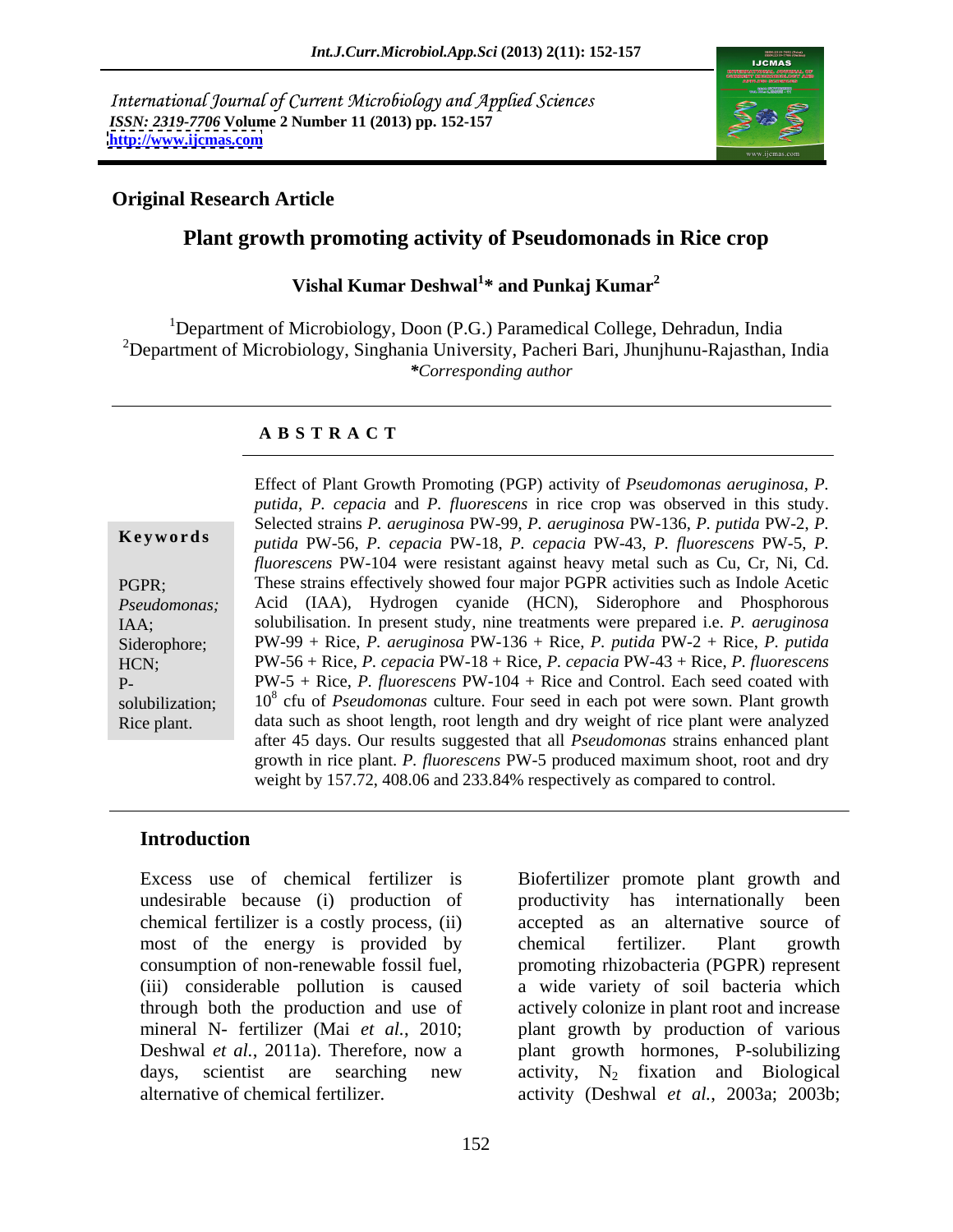Indole acetic acid is essential for growth of (2013) reported about HCN producing root and shoots development. Many *Pseudomonas*. These HCN producing microbes including PGPR produce IAA. rhizobacteria significantly reduced plant Available literature suggested that pathogen. Only DAPG and HCN *Pseudomonas* strains produced plant *Pseudomonas* sp. LBUM300 was capable growth hormones. Deshwal *et al.* (2011a) of significantly reducing cancer of tomato observed that 75% *Pseudomonas* strains produced indole acetic acid (IAA) and subsp. michiganensis rhizospheric increased plant growth in soybean. population (Lanteigne *et al.*, 2012). HCN Bharucha *et al.* (2013) Isolated nine and Siderophore producing *Pseudomonas* Indole-3-acetic acid (IAA) producing inhibited the growth of the growth of plant rhizobacteria from the rhizospheric soil of pathogenic fungus *Sclerotina sclerotiorum* alfalfa (*Medicago sativa*). Deshwal *et al.* (2011c) observed that IAA producing *Pseudomonas aeruginosa* MR-9 enhanced Iron is essential metal for microorganism maximum plant dry weight, plant height, for reduction of oxygen for synthesis of nodule per plant, nodule fresh weight per ATP, reduction of ribotide precursors of *Mucuna pruriens* by 184, 124, 139, 180% respectively as compared to control. (Neilands,1995). Siderophores are low

Phosphorous (P) is major essential macronutrient for plant growth and and absorb iron from soil (Budzikkiewicz, development. Consequently to achieve 1993). Pseudomonas is a potentent bio optimum crop yields, soluble phosphate control agent and produces siderophore fertilizers have to be applied at high rates that sequester iron in the root environment, (Brady, 1990). Such soluble inorganic making it less available to competing fertilizer in soil is immobilized rapidly and deleterious microflora (Kloepper *et al.*, become unavailable to plants (Goldstein, 1980; Bagnasco et al., 1998; Deshwal et 1986). Use of chemical fertilizer causes *al.*, 2012). Rice is a dietary staple for at soil erosion and lower crop yield (Kumar least 62.8% of the inhabitants on the and Kumar, 2000). The ability of a few planet and accounts for 20% of the caloric soil microorganisms to convert insoluble intake for the world population (Giraud, form of phosphorus to an accessible form 2013). Dehradun in well known for is an important trait in plant growth cultivation of Rice. Against these promoting bacteria for increasing plant backdrops, this study was carried out to yields (Chen *et al.*, 2006; Deshwal *et al.*, evaluate the effect of Plant growth<br>2011d). Peix *et al.* (2004) isolated a novel promoting activity of previously phosphate-solubilizing *Pseudomonas lutea* characterized *Pseudomonas* strains on the sp. nov. isolated from the rhizosphere of grasses.

2010, 2011b). Similarly, Noori and Saud Plant growth promoting rhizobacteria (2012) mentioned that *Pseudomonas*  produce hydrogen cyanide (HCN) which *fluorescens* bacteria, a major constituent of inhibits the growth of microorganisms. Rhizobacteria, encourage the plant growth HCN producing *Pseudomonas* strains through their diverse mechanisms. effectively reduced or kill the plant pathogenic microbes. Deshwal *et al.* pathogen. Only DAPG and HCN disease development and *C. michiganensis* subsp. *michiganensis* rhizospheric (Deshwal, 2012).

> DNA and for other essential purposes molecular weight, non-ribosomal peptides, secreted under low iron stress conditions and absorb iron from soil (Budzikkiewicz, deleterious microflora (Kloepper*et al.*, 1980; Bagnasco *et al.*, 1998; Deshwal*et*  least 62.8% of the inhabitants on the planet and accounts for 20% of the caloric cultivation of Rice. Against these evaluate the effect of Plant growth promoting activity of previously growth of Rice plant.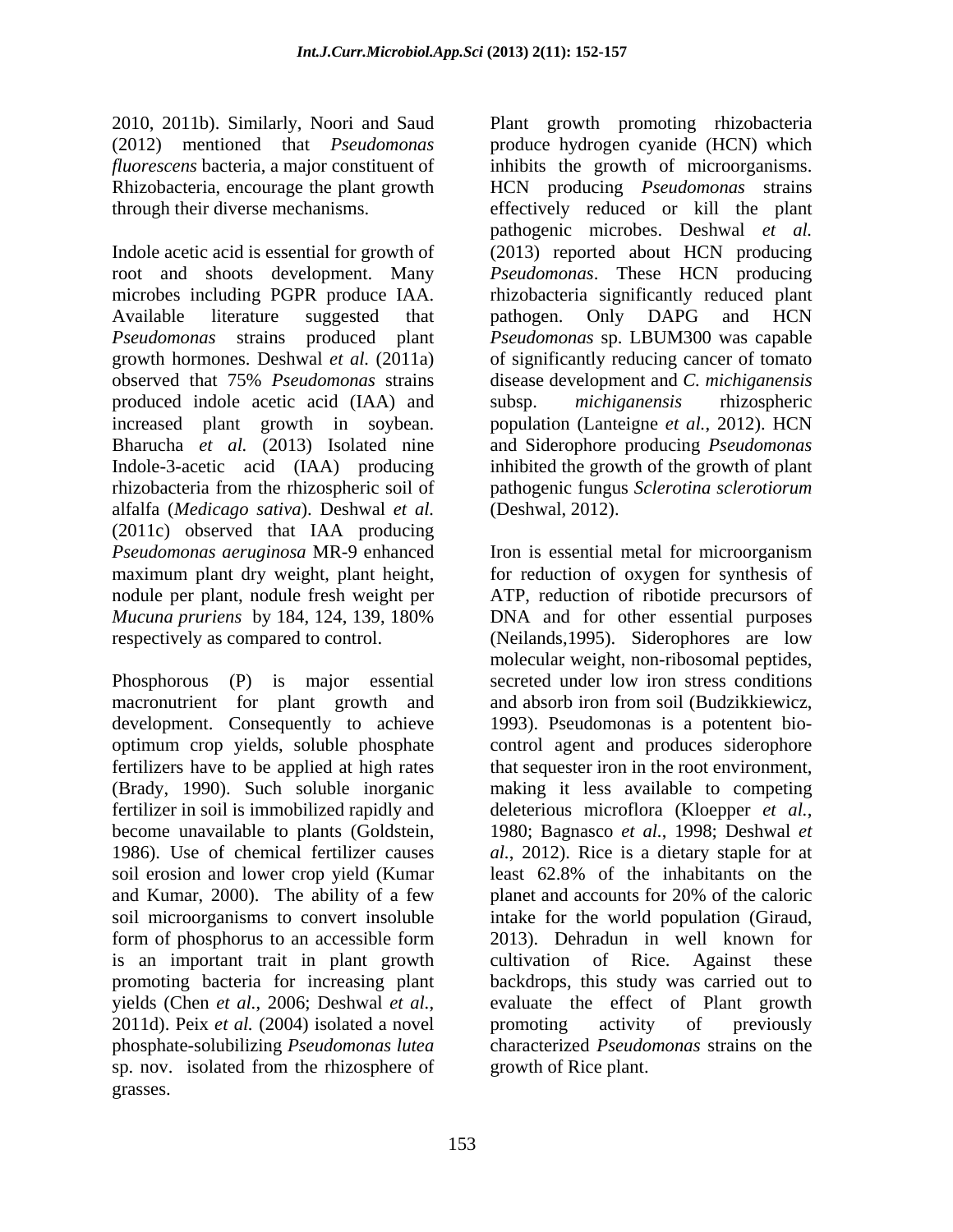## **Materials and Methods**

*Pseudomonas aeruginosa* PW-99 and PW- 136; *P. putida* PW-2 and PW-56; *P. cepacia* PW-18, PW-43 and *P. fluorescens*  PW-5, PW-104 strains were selected for (iii)Treatments the present study. These strains produced IAA, HCN, Siderophore, P-solubilization (Deshwal *et al.*, 2013). These strains tolerate various concentration of heavy metal such as Cu, Cr, Ni and Cd (Deshwal

8 *Pseudomonas* strains were selected for

a sterile air stream. Cells of *Pseudomonas*  shaking condition (150 rpm) on King'B broth at  $28 \pm 1$ °C for 24h. Each culture was separately centrifuged at 7000 rpm for<br>Results and Discussion 15 min at 4°C. The culture supernatant was discarded and the pellets were washed with sterile distilled water (SDW) and resuspended in SDW to obtain a growth in rice plant. *P. Julorescens* PW-5 population density of  $10^8$  cfu ml<sup>-1</sup>. The cell suspension was mixed with  $1\%$  weight of rice plant by  $137.72$ ,  $408.00$  and carboxymethylcellulose (CMC) solution. 233.84% respectively as compared to<br>The shum was easted concretely on the control. All *Pseudomonas* strains The slurry was coated separately on the surface of rice seeds and allowed to air-dry overnight in aseptic condition. The seeds<br> $\frac{\text{rice plant by 52.80 to 157.72, 172.04 to}}{408.06 \text{ and } 93.15 \text{ to } 233.84\% \text{ respectively}}$ coated with 1% CMC slurry without bacterial strains served as control.

### **(ii) Pot size and soil**

*Pseudomonas* strains Sterile earthen pots  $(24 \text{ cm} \times 12 \text{ cm} \times 12)$ Previously characterized strains namely soil (0.25% total organic matter, 0.096%) cm) were filled with sterilized sandy loam soil (0.25% total organic matter, 0.096% total organic C, 38% water-holding capacity, pH 6.8).

### **(iii)Treatments**

and Kumar, 2013b). *cepacia* PW-18 + Rice, *P. cepacia* PW-43 **Pot experiment**  $fluorescens$  PW-104 + Rice and pot experiment. control (non-bacterized seeds). After 15 **(i) Seed bacterization** single healthy plant in each pot. The plants Rice seeds were surface-sterilized with whenever required. Plant data such as 0.5% NaOCl solution for 1-2 min, rinsed hand dry weight, plant height per plant in sterilized distilled water and dried under were recoded after 45 days of sowing. The strains were grown under continuous standard deviation, percentile and analysis Total 09 treatments were prepared and these were *P. aeruginosa* PW-99 + Rice, *P. aeruginosa* PW-136 + Rice, *P. putida* PW-2 + Rice, *P. putida* PW-56 + Rice, *P.*  + Rice, *P. fluorescens* PW-5 + Rice, *P. fluorescens* PW-104 + Rice and uninoculated seed (control). Four bacterized seeds per pot were sown except days, thinning was done to raise only were irrigated with sterilized water plant dry weight, plant height per plant data were statistically analyzed by of variance (ANOVA).

# **Results and Discussion**

cfu ml<sup>-1</sup>. The cell  $\qquad \qquad$  produced maximum shoot, root and dry All *Pseudomonas* strains enhanced plant growth in rice plant. *P. fluorescens* PW-5 weight of rice plant by 157.72, 408.06 and 233.84% respectively as compared to control. All *Pseudomonas* strains increased shoot, root and dry weight of rice plant by 52.80 to 157.72, 172.04 to 408.06 and 93.15 to 233.84% respectively as compared to control. *P. aeruginosa*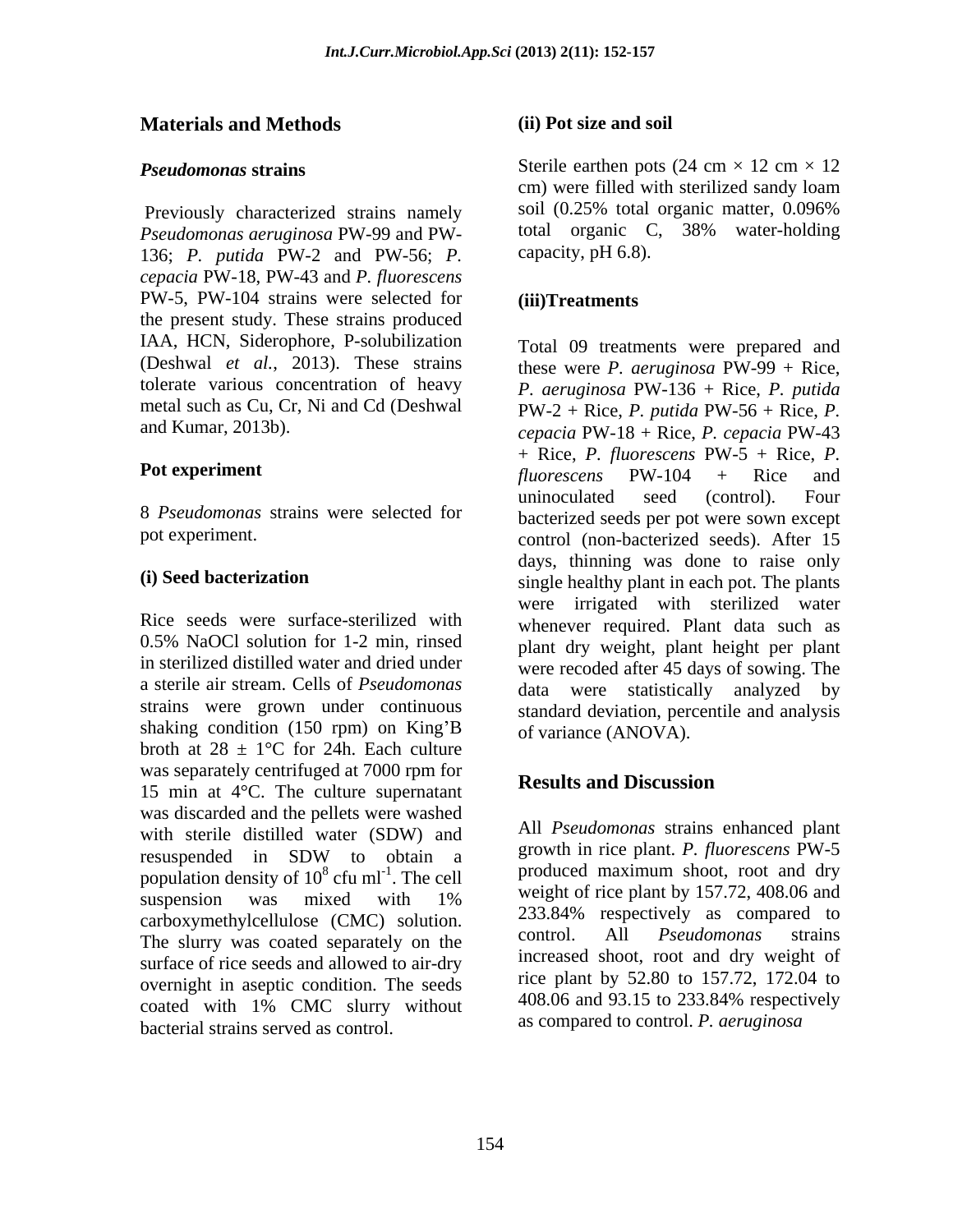| S.No | <b>Treatment</b>                      | <b>Seed germination</b> | Length $(cm)$    |                  | Dry             |  |
|------|---------------------------------------|-------------------------|------------------|------------------|-----------------|--|
|      |                                       | $(\%)$                  | Shoot*           | Root*            | weight $(g)^*$  |  |
|      | P. <i>aeruginosa</i> PW-99 + Rice     | 100                     | $72.54 \pm 0.58$ | $12.56 \pm 0.23$ | $8.16 \pm 0.17$ |  |
|      | P. aeruginosa PW-136 + Rice           | 100                     | $71.62 \pm 0.39$ | $12.32 \pm 0.25$ | $7.88 \pm 0.06$ |  |
|      | <i>P. putida PW-2 + Rice</i>          | 100                     | $43.52 \pm 0.37$ | $10.12 \pm 0.14$ | $5.08 \pm 0.11$ |  |
|      | <i>P. putida PW-56 + Rice</i>         | 100                     | 47.76±0.49       | $9.88 \pm 0.54$  | $5.27 \pm 0.11$ |  |
|      | P. cepacia PW-18 + Rice               | 100                     | $43.18 \pm 0.65$ | $16.38 \pm 0.20$ | $5.54 \pm 0.32$ |  |
|      | P. cepacia PW-43 + Rice               | 100                     | $49.56 \pm 0.47$ | $16.94 \pm 0.15$ | $6.26 \pm 0.22$ |  |
|      | <i>P. fluorescens</i> $PW-5 + Rice$   | 100                     | $73.4 \pm 0.81$  | $18.9 \pm 0.25$  | $8.78{\pm}0.07$ |  |
|      | <i>P. fluorescens</i> $PW-104 + Rice$ | 100                     | $71.14 \pm 0.34$ | $18.86 \pm 0.20$ | $8.5 \pm 0.37$  |  |
|      | Control                               | 90                      | $28.48 \pm 0.20$ | $3.72 \pm 0.13$  | $2.63 \pm 0.14$ |  |

**Table.1** Effect of *Pseudomonads* on growth of Rice plant after 60 days after sowing

Values are mean of five replicate  $\pm SD$ ; \* significant at 1% level

**Table.2** Statistical date of effect of *Pseudomonads* on growth of Rice plant after 60 days after sowing.

| ນ. |                                       | Percentile of |       | Percentile of |       | Percentile |                     |
|----|---------------------------------------|---------------|-------|---------------|-------|------------|---------------------|
| No | Treatment                             | Shoot length  |       | Root length   |       |            | of Plant dry weight |
|    |                                       |               |       |               | 95.   |            |                     |
|    | <i>P. aeruginosa</i> PW-99 + Rice     | 72.04         | 73.32 | 12.26         | 12.78 | 7.94       | 8.32                |
|    | <i>P. aeruginosa</i> PW-136 + Rice    | 71.10         | 71.98 | 12.04         | 12.64 | 7.82       | 7.96                |
|    | <i>P. putida PW-2 + Rice</i>          | 43.02         | 43.80 | 09.94         | 10.28 | 4.94       | 5.21                |
|    | <i>P. putida PW-56 + Rice</i>         | 47.16         | 48.20 | 09.28         | 10.52 | 5.16       | 5.42                |
|    | <i>P. cepacia</i> $PW-18 + Rice$      | 42.72         | 44.08 | 16.20         | 16.64 | 5.30       | 5.98                |
|    | <i>P. cepacia</i> PW-43 + Rice        | 48.98         | 50.06 | 16.80         | 17.10 | 6.06       | 6.54                |
|    | <i>P. fluorescens</i> $PW-5 + Rice$   | 72.80         | 74.46 | 18.62         | 19.18 | 8.72       | 8.88                |
|    | <i>P. fluorescens</i> $PW-104 + Rice$ | 70.82         | 71.56 | 18.62         | 19.08 | 8.09       | 8.89                |
|    | Control                               | 28.30         | 28.70 | 03.60         | 03.88 | 2.47       | 2.80                |

PW-99 increased shoot, root and dry shoot, root and dry weight of rice plant by and dry weight of rice plant by  $151.47$ ,  $74.01$ ,  $355.37$ , and  $138.02$  % as compared control. *P. putida* PW-56 enhanced shoot,

weight of rice plant by 154.70, 237.63 and 51.61, 340.32, and 110.64 % as compared 210.26 % as compared to control. *P.*  to control. *P. cepacia* PW-43 increased *aeruginosa* PW-136 enhanced shoot, root shoot, root and dry weight of plant by 231.18, and 199.61 % as compared to to control. P. fluorescens PW-104 control. *P. putida* PW-2 improved shoot, enhanced shoot, root and dry weight of root and dry weight of rice plant by 52.80, plant by 149.78, 406.98, and 223.19 % as 172.04, and 93.15 % as compared to compared to control. Biostatical analysis root and dry weight of rice plant by 67.69, increase the plant root, shoot and dry 165.59, and 100.38 % as compared to weight of plant at 1% level of ANOVA control. *P. cepacia* PW-18 enhanced (Table-1). Further, another statistical 74.01, 355.37, and 138.02 % as compared to control. *P. fluorescens* PW-104 compared to control. Biostatical analysis of data showed that each treatment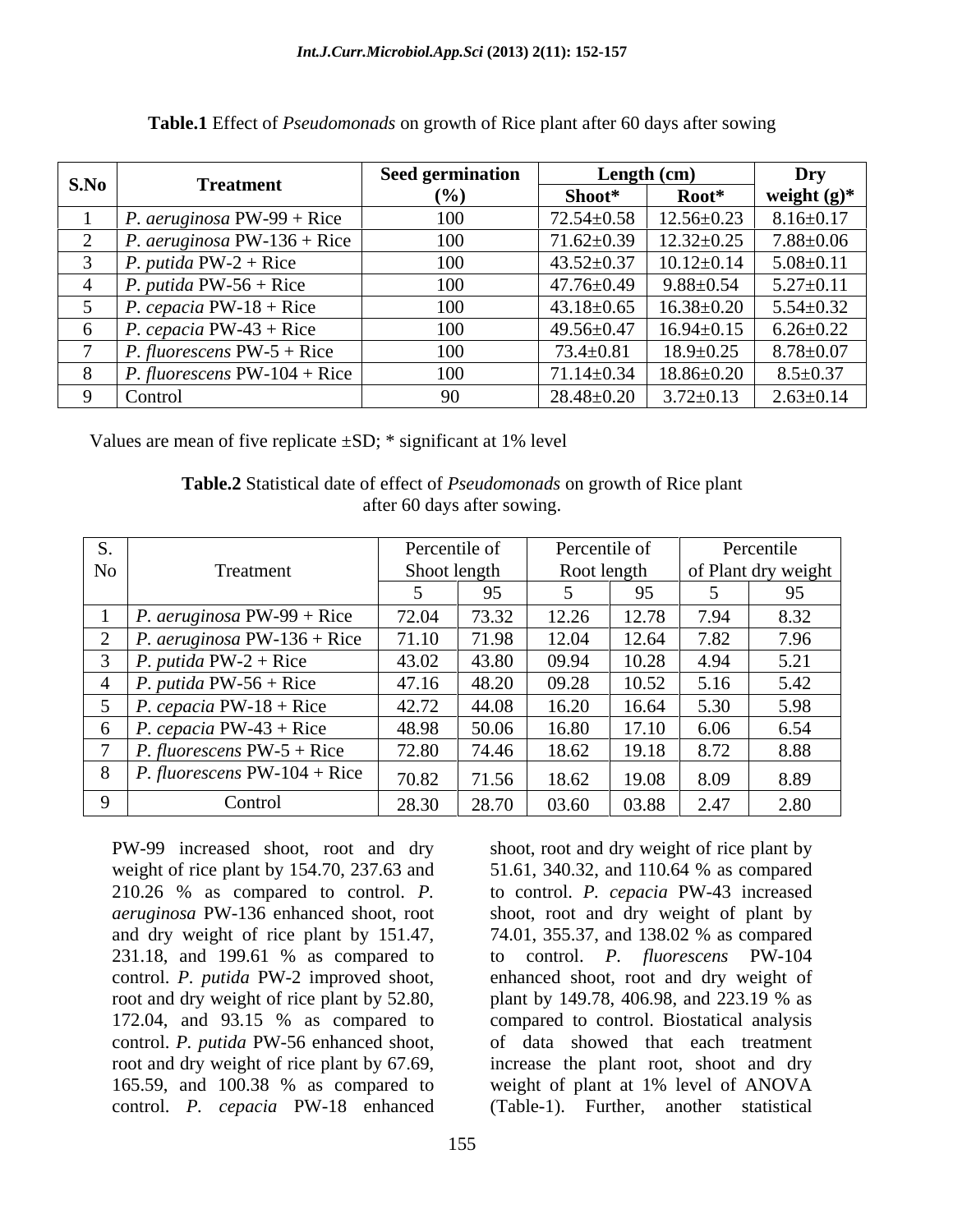analysis in term of percentile was also analysed (Table- 2). *P. fluorescens* PW-5 increased maximum shoot, root and dry weight of rice plant as compared to control. Further *P. aeruginosa* PW-99, *P. aeruginosa* PW-136, *P. putida* PW-2, *P. putida* PW-56, *P. cepacia* PW-18, *P. cepacia* PW-43, *P. fluorescens* PW-104 were also enhanced plant growth *Pseudomonas*. FEMS Microbiol. Rev. parameter. Previously, Fenton *et al.* (1992) also reported *Pseudomonas fluorescence* Cattelan, A.J., Hartel, P.G. and Fuhrmann, J.J. strain F113 produced antibiotics and increased plant growth. Cattelan *et al.* (1999) concluded that *Pseudomonas* GN 1201 increased significantly the dry shoot weight, root length and root dry weight in soybean crop as compared to control.<br>Phosphate solubilizing bacteria from Similarly, Mishra *et al.* (2010) reported that Plant growth promoting *Pseudomonas* strains increased 27.6% productivity in *Pelargonium graveolens* L. *herit*. *Pseudomonas* MR-18 increased dry *aeruginosa* as biological control agent weight, height of *Mucuna pruriens* by 84 and 24% respectively (Deshwal *et al.*, *sclerotiorum*. Int. J. Plant, Anim. Environ.<br>2011a). All above literature supported that Sci. 2(1): 14-17. plant growth promoting *Pseudomonas* increased plant growth.

Present study revealed that IAA, Deshwal, V.K. and Kumar, P. 2013a. Siderophore, HCN and P-solubilizing bacteria *P. fluorescens* PW-5 increased maximum shoot, root and dry weight in rice plant. Other *Pseudomonas* strains Deshwal, V.K., Devi, M.S., Bhajanka, N., were also improved plant growth in Rice. All these results showed that PGP *Pseudomonas* strains increased plant

- Bagnasco, P., De La, L., Gualtieri, G., Noya, *Pseudomonas* spp. as biocontrol agents fungi. Soil Biol. Biochem*.* 30: 1317-1322.
- Bharucha, U., Patel, K. and Trivedi, U.B. 2013. Optimization of Indole Acetic Acid

Production by *Pseudomonas putida* UB1 and its Effect as Plant Growth-Promoting Rhizobacteria on Mustard (*Brassica nigra*). Agr. Res. 2(3): 215-221.

- Brady, N.C., 1990. The nature and properties of soils. Macmillan, New York, USA, pp. 351-380.
- Budzikkiewicz, H., 1993. Secondary metabolites from fluorescent 104: 209-228.
- 1999. Screening for plant promoting rhizobacteria to promote early soybean growth. Soil Sci. Soc. Am. J. 63:1670- 1679.
- Chen, Y.P., Rekha, P.D., Arun, A.B., Shen, F.T., Lai, W.A., and Young, C.C. 2006. Phosphate solubilizing bacteria from subtropical soil and their tricalcium phosphate solubilizing abilities. Appl. Soil Ecol*.* 34: 33-41.
- Deshwal, V.K., 2012. *Pseudomonas* against plant pathogenic fungus *Sclerotina sclerotiorum*. Int. J. Plant, Anim. Environ. Sci. 2(1): 14-17.
- Deshwal, V.K., and Kumar, P. 2013. Effect of Heavy metals on Growth and PGPR activity of Pseudomonads. J. Academia Indust. Res. 2(5): 286-290.
- Production of Plant growth promoting substance by Pseudomonads. J. Academia Indust. Res. 2(4): 221-225.
- growth in rice plant medicinal plant. Global J. Appl. Agr. Res*.* Mistri, J., Bose, A. and Saini. N. 2011b. *Pseudomonas aeruginosa* strains and their role in plant growth promotion in 1: 49-55.
- **References** Ecsilwal, V.K., Ecvi, M.S., Bilajalika, N., Ecsilwal, V.K., Ecsi, M.S., Bilajalika, N., F. and Arias, A. 1998. Fluorescent Medicinal Plant. Global J. Appl. Agri. Deshwal, V.K., Devi, M.S., Bhajanka, N., *Pseudomonas Aeruginosa* Strains and their Role in Plant Growth Promotion in Res. 1(1): 49-55.
	- against forage legume root pathogenic Deshwal, V.K., Dubey, R.C. and Maheshwari, D.K. 2003a. Isolation of plant growth promoting strains of *Bradyrhizobium Arachis* sp. with biocontrol potential